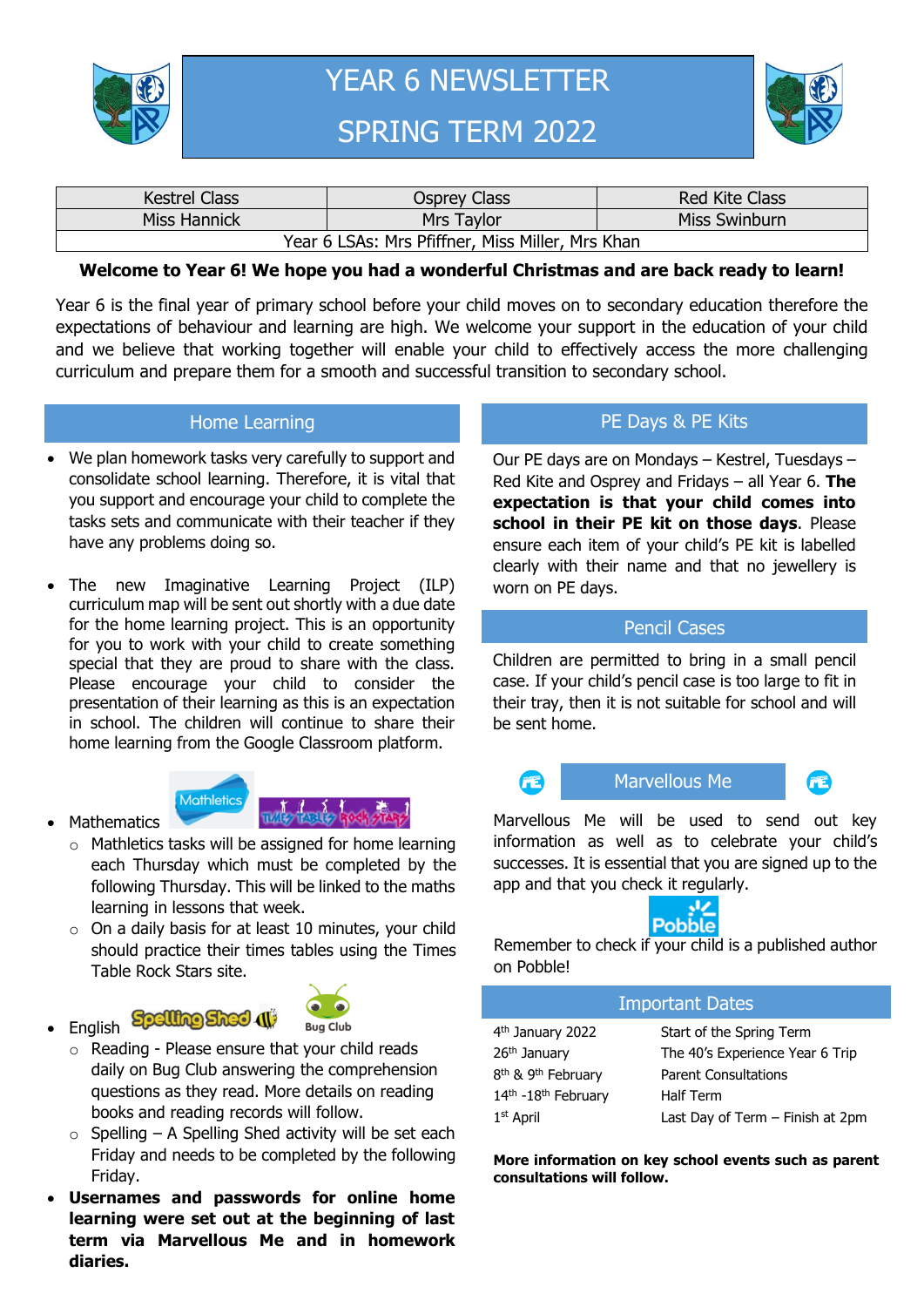## **Year 6 Imaginative Learning Project Topics – Engage, Develop, Innovate and Express**





At APPS, we follow The Literary Curriculum with Literacy Tree, which places quality literature at the core of English teaching. Below are the texts that Year 6 will study over the course of the term. If you are able to discuss the books with your child as we study them, it would really support their learning. All books are available from bookshops and local libraries. Please refer to the whole school text overview on the school's website for the texts studied in the spring and summer terms.

| Spring 1                                        |             |                                                                      | Spring 2               |
|-------------------------------------------------|-------------|----------------------------------------------------------------------|------------------------|
| <b>ARRIVAL</b><br>NIGHTMAIL<br><b>SHAUN TAN</b> |             | <b>ROMEO</b><br><b>AND JULIET</b><br><b>NIE LIJKSA SIŁEKIE SPSJE</b> |                        |
| Night Mail                                      | The Arrival | Romeo and Juliet                                                     | Can We Save the Tiger? |
| W H Auden<br>Shaun Tan                          |             | William Shakespeare                                                  | Martin Jenkins         |